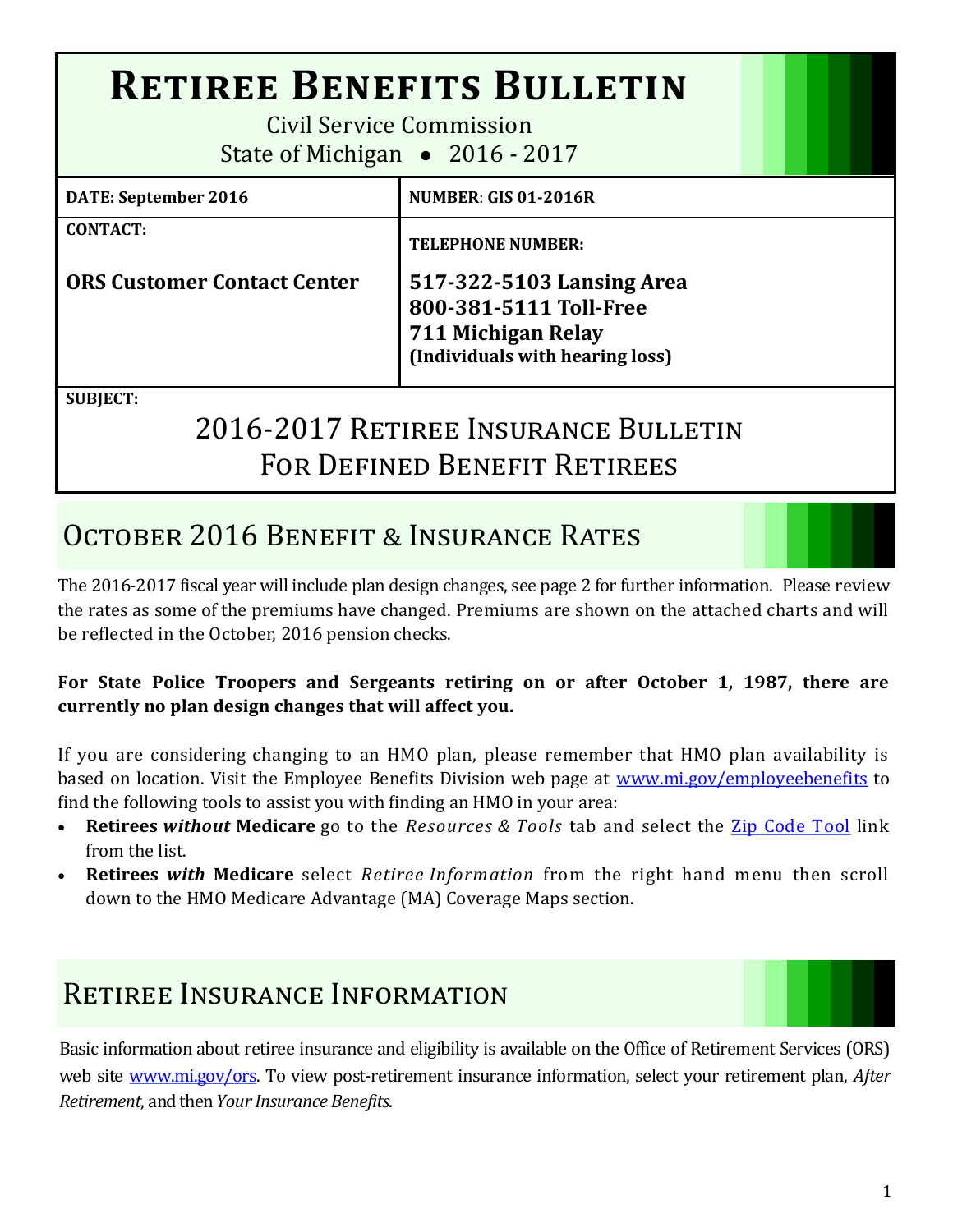## Telemedicine (Available to Non-Medicare Retirees Only)

This benefit will allow you to visit a provider using your computer or mobile device for certain conditions. This new benefit is available for the following plans:

- State Health Plan PPO for both the Health Plan, Administered by Blue Cross and Blue Shield of Michigan (BCBSM), and the Mental Health & Substance Abuse Plan, Administered by Magellan.
	- In-network: Covered 100% after (\$20) applicable co-payment.
	- Out-of-network: Covered 80% after deductible.
- Contact the individual HMO plans for availability.
	- Check with HMO for specific coverage amounts.

### SMOKING CESSATION

An online smoking cessation program with smoking cessation counseling. This benefit is available for the following plan:

• State Health Plan PPO, Administered by Blue Cross and Blue Shield of Michigan (BCBSM), partnered with WebMD.

## Hearing Aid Discount

This benefit will allow retirees and their dependents access to significant savings on hearing aids through TruHearing®, a national BCBSM participating provider. TruHearing® provides exclusive savings of 30% to 50% off the retail price of deluxe hearing aids. For more information regarding these savings, call TruHearing Customer Care at 844-207-1684. This benefit is available through the following plan:

 State Health Plan PPO, Administered by Blue Cross and Blue Shield of Michigan (BCBSM), partnered with TruHearing.

### Prescription Frame Allowance

The allowance to be applied towards prescription frames will increase to \$100 (member is responsible for any cost exceeding the allowance) minus \$7.50 co-payment (one co-payment applies to both frame and lenses). This new benefit is available through the following plan:

• State Vision Plan, Administered by Blue Cross and Blue Shield of Michigan partnered with Vision Services Plan® (VSP).

## Occlusal Guards

Occlusal guards are now covered once every five years at 100% for a Delta Dental PPO provider and 90% for both Delta Dental Premier and Nonparticipating providers. This benefit was previously limited to once in a lifetime. This benefit is available for the following plan:

• State Dental Plan - Administered by Delta Dental.

**Attention:** The mailed version of this bulletin did not include the language above referencing Delta Dental PPO, and the percentage covered at Delta Dental Premier, and Nonparticipating providers. The mailed version can be viewed [here.](http://www.michigan.gov/documents/mdcs/Retiree_Bulletin_534797_7.pdf) 

## HMO Plan Merger

HealthPlus has merged with HAP - if you are currently enrolled in HealthPlus your coverage will be extended with them until December 31, 2016. You may select a different health plan prior to that date, or as of January 1, 2017, your plan will automatically convert to a HAP plan. If you would like to select a different plan you may do so by simply logging into your miAccount at [www.michigan.gov/](michigan.gov/orsmiaccount) [orsmiaccount](michigan.gov/orsmiaccount) , or completing the [Insurance Enrollment/Change Request](http://www.michigan.gov/documents/orsstatedb/R0452GH_244205_7.pdf) form and returning it to the Office of Retirement Services (ORS).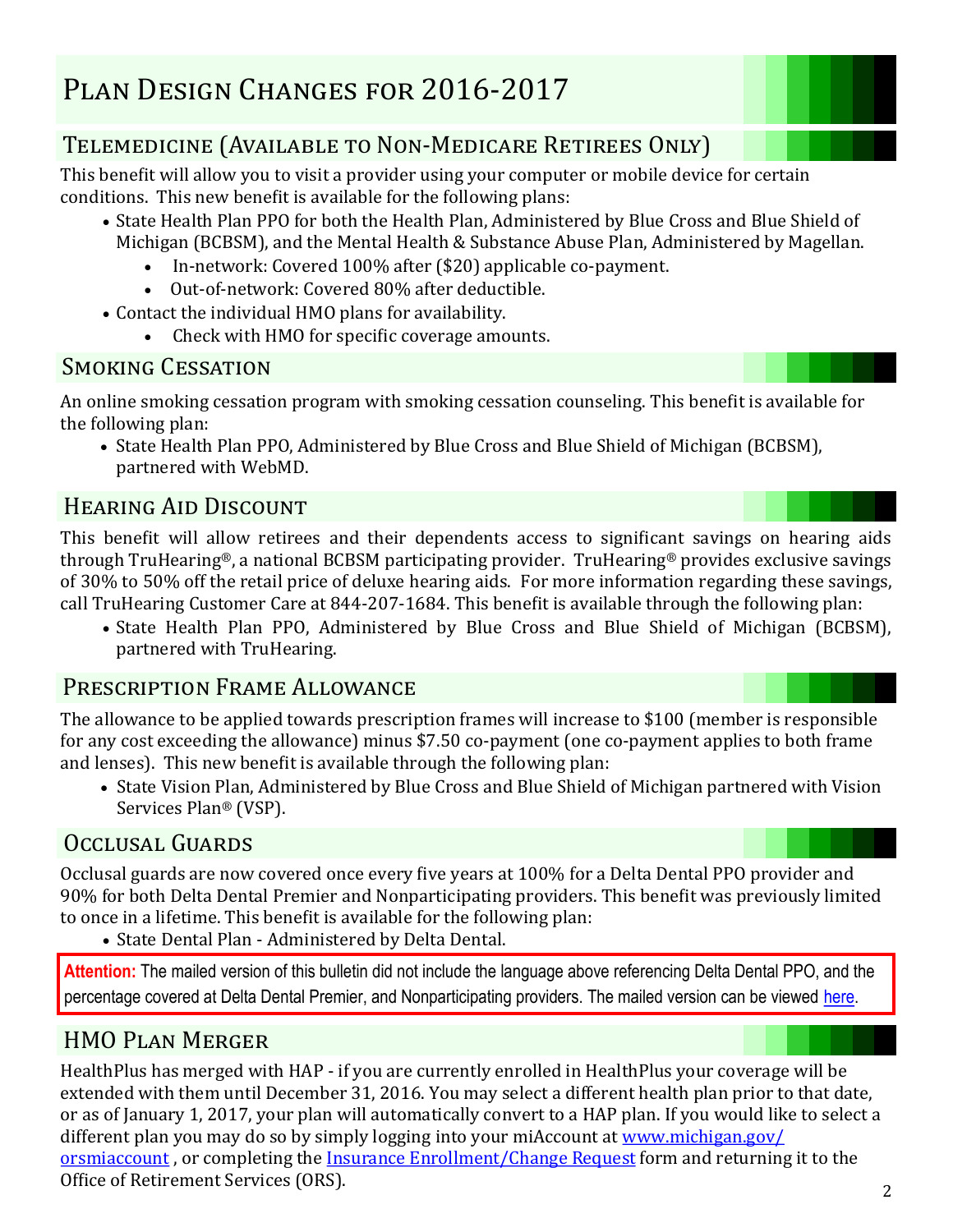# MEDICARE ELIGIBILITY



Once you become Medicare-eligible, your State retiree health care coverage becomes your secondary insurance. Generally, you are automatically enrolled in Medicare Part A and Part B once eligible. If you initially declined Part B at the time you became eligible, you can sign up at your local Social Security office or by calling 800-772-1213.

If you DO NOT ENROLL in Medicare Part B upon becoming eligible, your State Health Plan coverage will be treated as if Medicare coverage was in place. The State Health Plan will not reimburse that portion of an expense normally covered by Medicare Part B. If you become eligible for Medicare prior to age 65, be sure to enroll in Medicare Part A and Part B and enter the Medicare information online by logging in to miAccount at [www.mi.gov/orsmiaccount](http://www.mi.gov/orsmiaccount) or send the *[Insurance Enrollment/Change Request](http://www.michigan.gov/documents/orsstatedb/R0452GH_244205_7.pdf)* to the Office of Retirement Services (ORS).

**Enrolling and Making Changes for Medicare Eligible at Age 65 -** If you are *already enrolled* in state -sponsored retiree health and prescription drug insurance and you, your spouse, or your dependent(s) become eligible for Medicare at age 65:

• Be sure to enroll in both Medicare Parts A and B two months before turning age 65. Your coverage will automatically change to a Medicare compatible plan when you turn 65. You will be contacted if your insurance carrier needs additional information.

If you are *enrolling* in state-sponsored retiree health and prescription drug insurance and you, your spouse, or your dependent(s) are also eligible for Medicare at the time of enrollment:

- Be sure to enroll in both Medicare Parts A and B two months before enrolling in retiree insurance.
- Submit your completed online insurance enrollment at [www.michigan.gov/orsmiaccount](http://www.michigan.gov/orsmiaccount) (or *[Insurance Enrollment/Change Request](http://www.michigan.gov/documents/orsstatedb/R0452GH_244205_7.pdf)* form) and send proofs<sup>1</sup> to ORS by the 15th of the month for your coverage to begin the following month.

**Note:** If your completed insurance enrollment request and proofs are received after the 15th but before the end of the month, your coverage will begin a month later. For example, if you submit your completed insurance enrollment request and proofs on July 25, and intend for insurance coverage to begin August 1, your coverage will begin September 1.

**Enrolling and Making Changes for Medicare Eligible Before Age 65 -** If you are *already enrolled* in state-sponsored retiree health and prescription drug insurance and you, your spouse, or your dependent (s) become eligible for Medicare before age 65:

- Be sure to enroll in both Medicare Parts A and B.
- Enter your Medicare information at [www.michigan.gov/orsmiaccount](http://www.michigan.gov/orsmiaccount) or send the *[Insurance](http://www.michigan.gov/documents/orsstatedb/R0452GH_244205_7.pdf)  [Enrollment/Change Request](http://www.michigan.gov/documents/orsstatedb/R0452GH_244205_7.pdf)* to the Office of Retirement Services (ORS) to ensure you are enrolled in the correct Medicare plan.

If you are *enrolling* in state-sponsored retiree health and prescription drug insurance and you, your spouse, or your dependent(s) become eligible for Medicare before age 65:

- Be sure to enroll in both Medicare Parts A and B.
- Submit your completed online insurance enrollment at [www.michigan.gov/orsmiaccount](http://www.michigan.gov/orsmiaccount) (or *[Insurance Enrollment/Change Request](http://www.michigan.gov/documents/orsstatedb/R0452GH_244205_7.pdf)* forms and send proofs to ORS by the 15th of the month for your coverage to begin the following month.

**Note:** If your completed *[Insurance Enrollment/Change Request](http://www.michigan.gov/documents/orsstatedb/R0452GH_244205_7.pdf)* form and proofs are received after the 15th but before the end of the month, your coverage will begin a month later. For example, if you submit your completed *form* and proofs on July 25, and intend for insurance coverage to begin August 1, your coverage will begin September 1.

<sup>1</sup>Explanation of proofs can be found on Page 3 of the *[Insurance Enrollment/Change Request](http://www.michigan.gov/documents/orsstatedb/R0452GH_244205_7.pdf)*form.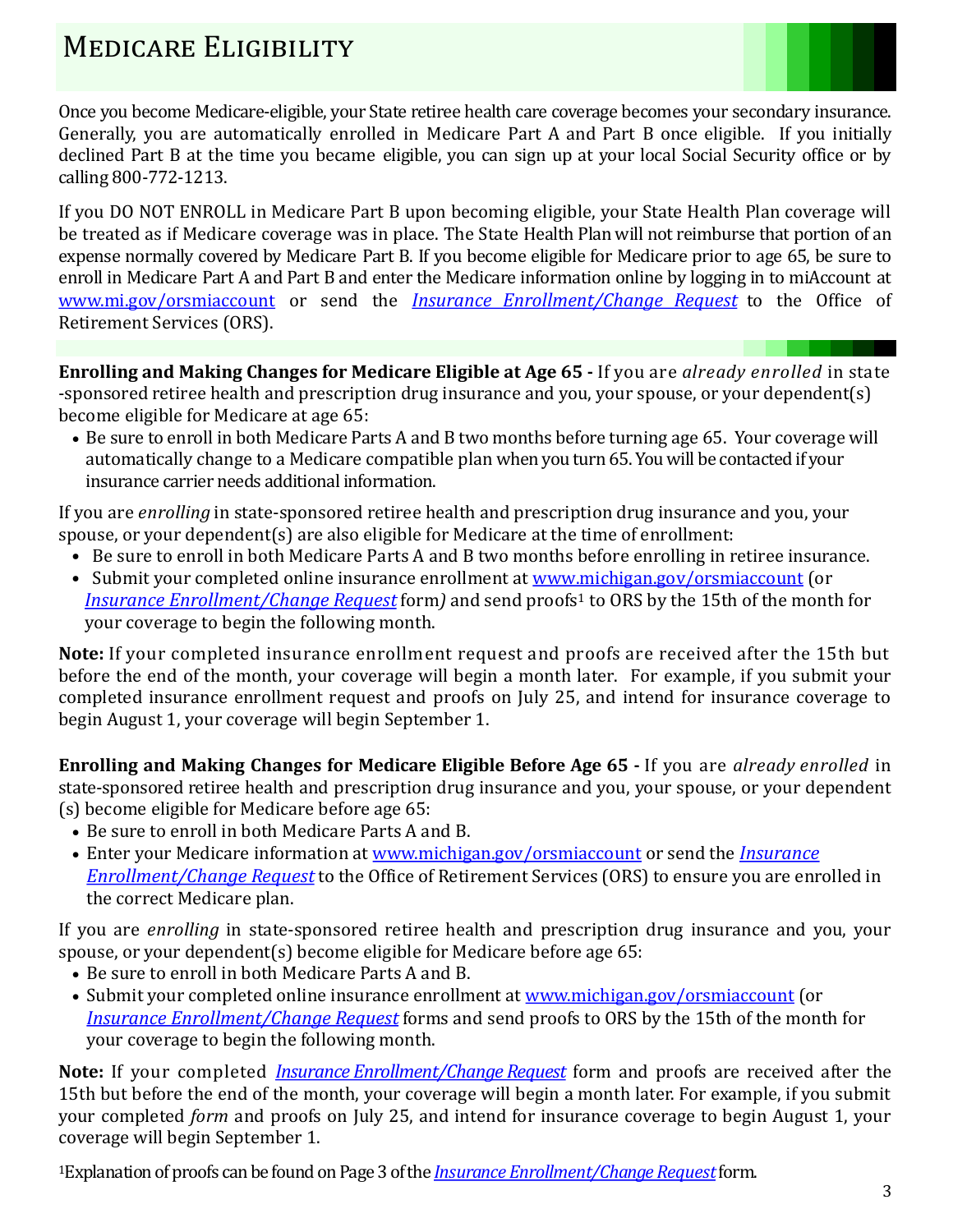## Enrolling and Making Changes

If you wish to enroll in or make changes to your state-sponsored retiree health, prescription drug, dental, or vision insurance plans, go to [www.michigan.gov/orsmiaccount](http://www.michigan.gov/orsmiaccount) to log in to your miAccount, or use the *[Insurance Enrollment/Change Request](http://www.michigan.gov/documents/orsstatedb/R0452GH_244205_7.pdf)* form available on the ORS website at [www.michigan.gov/ors.](http://www.michigan.gov/ors) Simply select your retirement system, go to the Forms and Publications page, and print the form. Send the completed form and required proofs $1$  to:

> Office of Retirement Services P.O. Box 30171 Lansing, MI 48909

### Enrollment Waiting Period

As a pension recipient, you are not restricted to an open enrollment window to enroll in or make changes to your insurance plans. New enrollments or changes are normally subject to a **six-month waiting period** from the date ORS receives your enrollment form(s) and all required proofs.

The normal six-month waiting period is **not applied** when you or a dependent has an involuntary loss of other group coverage or a change in your family status (e.g., marriage, death, divorce). If ORS receives your completed insurance enrollment online in [miAccount,](https://ssprd.state.mi.us/wss/security/login.do?method=showLogin&retirementSystemId=1030) or an *[Insurance](http://www.michigan.gov/documents/orsstatedb/R0452GH_244205_7.pdf)  [Enrollment/Change Request](http://www.michigan.gov/documents/orsstatedb/R0452GH_244205_7.pdf)* form, along with proof of your loss of coverage within 30 days of the event, there will be no gap in your coverage.

If you are currently enrolled in an HMO, you must remain in that HMO for six months before switching to the State Health Plan PPO, unless the coverage is no longer available. If coverage is no longer available, you must submit an online insurance enrollment in [miAccount](https://ssprd.state.mi.us/wss/security/login.do?method=showLogin&retirementSystemId=1030) or complete and submit an *[Insurance Enrollment/Change Request](http://www.michigan.gov/documents/orsstatedb/R0452GH_244205_7.pdf)* form and required proofs to ORS.

To switch from one HMO to another HMO, or to change from the State Health Plan PPO to an HMO, there is no six-month waiting period. To process the change, submit an online insurance enrollment in miAccount (or *[Insurance Enrollment/Change Request](http://www.michigan.gov/documents/orsstatedb/R0452GH_244205_7.pdf)* form*),* and send all necessary proofs to ORS.

<sup>1</sup>Explanation of proofs can be found on Page 3 of the *[Insurance Enrollment/Change Request](http://www.michigan.gov/documents/orsstatedb/R0452GH_244205_7.pdf)*form.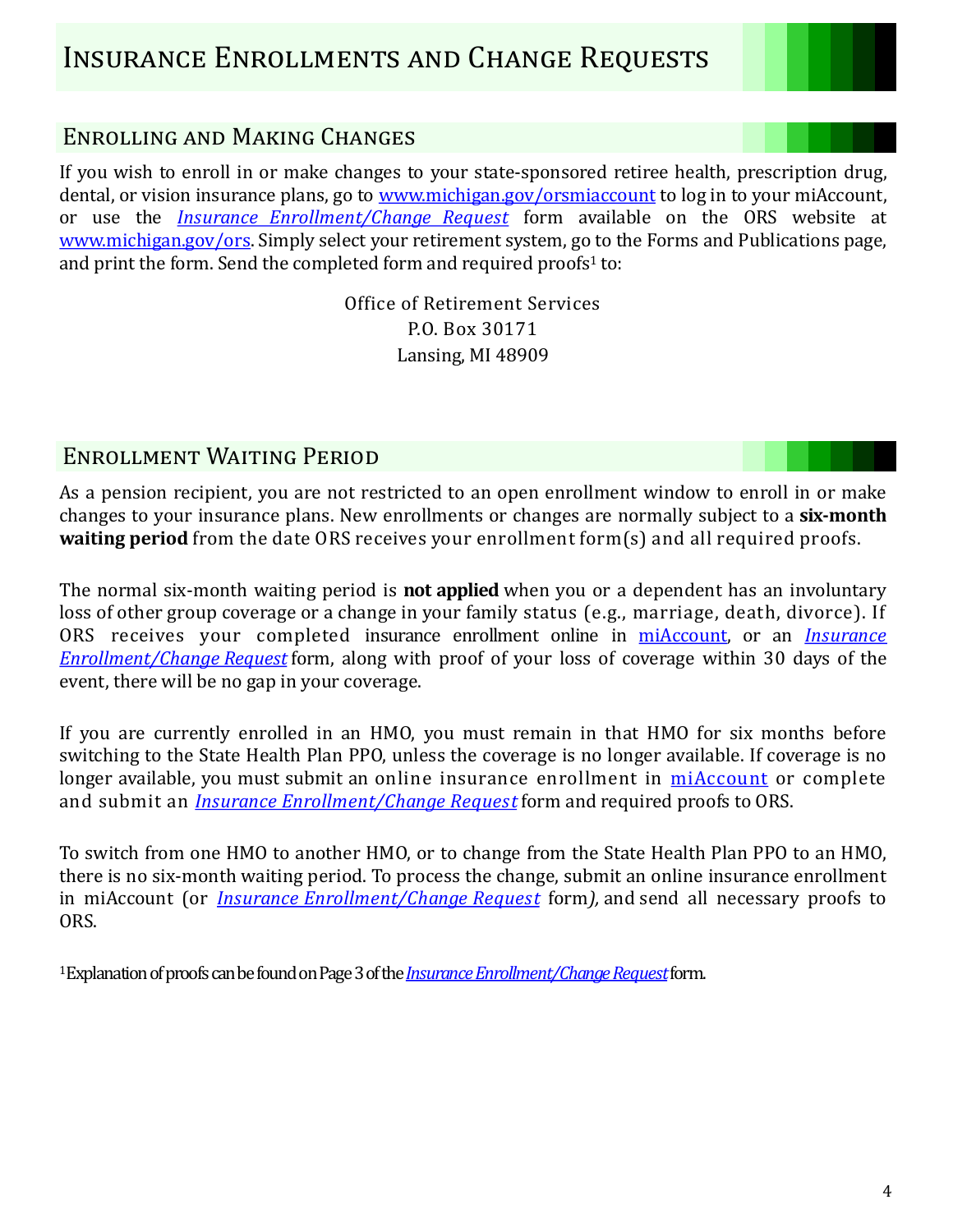# STATE HEALTH PLAN PPO MEMBERS

**Durable Medical Equipment, Prosthetics and Orthotics, and Medical Supplies**. Services for you and your dependents are administered through Blue Cross Blue Shield of Michigan (BCBSM). To receive services without any out-of-pocket costs for non-Medicare retirees, you must use a participating BCBSM provider. If services are received from a non-participating provider, you will be responsible for 20% of the approved amount plus the difference between the charge and the BCBSM approved amount. To receive services without any out-of-pocket costs for Medicare retirees, you must seek services from a provider that participates with Medicare.

#### **Blue Health Connection.** 800-775-2583

This disease management program provides health educational materials, online health resources, and a 24-[Hour Nurse Help Line](http://www.bcbsm.com/index/members/health-wellness/nurse-line.html).

# HMO MEMBERS

**Medicare Advantage.** If you are enrolled in an HMO and want to remain enrolled in it, regardless of when you, your spouse, or dependent(s) become eligible for Medicare, submit an online insurance enrollment in [miAccount](https://ssprd.state.mi.us/wss/security/login.do?method=showLogin&retirementSystemId=1030) or complete and submit an *[Insurance Enrollment/Change Request](http://www.michigan.gov/documents/orsstatedb/R0452GH_244205_7.pdf)* form and required proofs to ORS. If your HMO does not offer a Medicare Advantage plan, or if another HMO's Medicare Advantage plan is not available in your area, you must select the State Health Plan PPO.

# Vision & Dental Plans



#### **State Vision Plan, Administered by Blue Cross and Blue Shield of Michigan partnered with Vision Services Plan® (VSP)**

The allowance to be applied towards prescription frames will increase to \$100 (member is responsible for any cost exceeding the allowance) minus \$7.50 co-payment (one co-payment applies to both frame and lenses).

#### **State Dental Plan - Administered by Delta Dental**

Occlusal guards are now covered once every five years at 100% for a Delta Dental PPO provider and 90% for both Delta Dental Premier and Nonparticipating providers. This benefit was previously limited to once in a lifetime.

There are no changes to the Vision & Dental premiums for the 2016-2017 plan year. **State Police Troopers and Sergeants retiring on or after October 1, 1987, there are currently no plan design changes that will affect you.** 

For questions contact:

**Office of Retirement Services (ORS)**

**Lansing Area** 517-322-5103

**Toll-Free** 800-381-5111

**Michigan Relay** 711 (Individuals with hearing loss)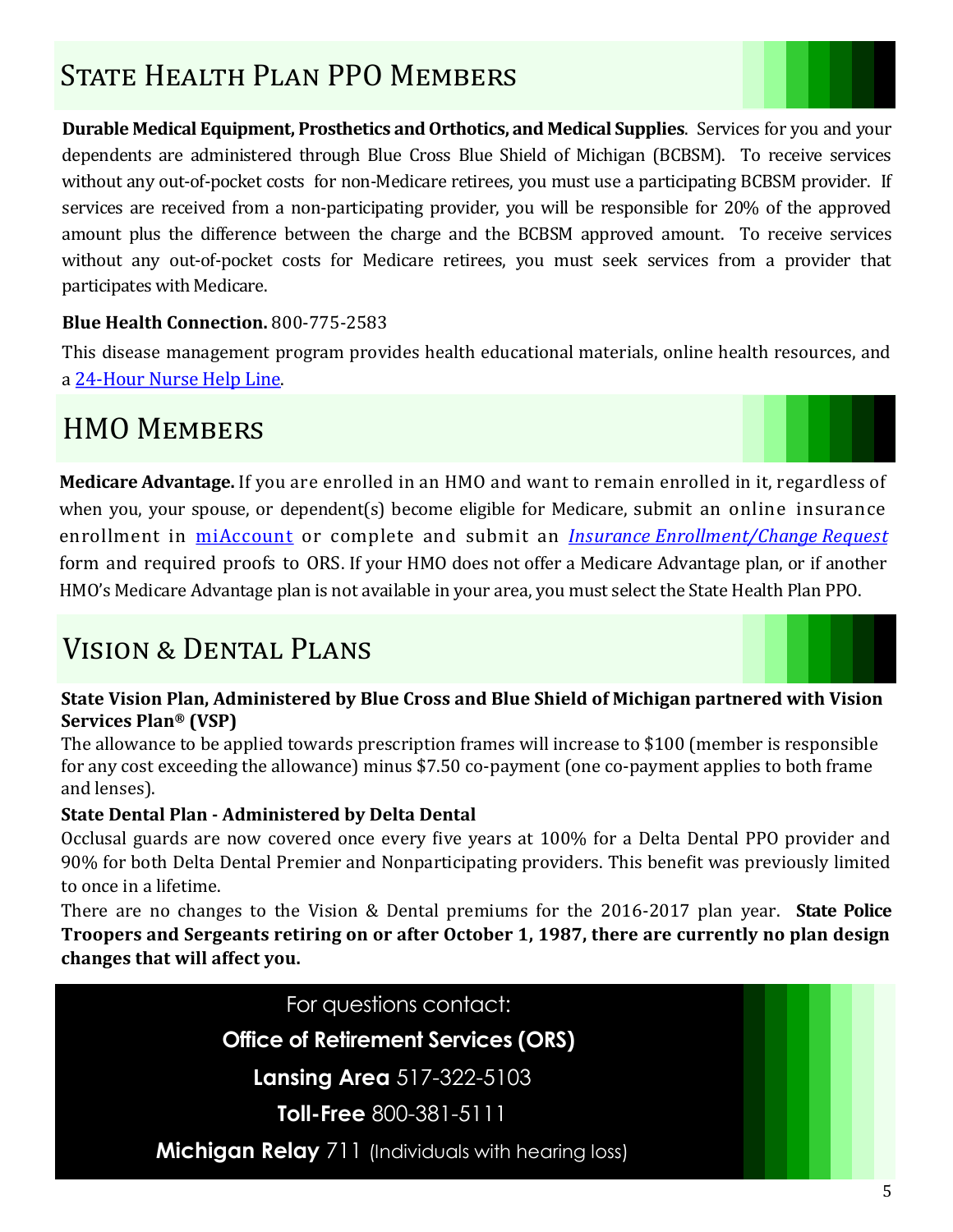# RETIREE PROVIDER INFORMATION

| <b>STATE HEALTH PLAN PPO</b>                                                                                        |                                                                                                                                                                                                                         |  |  |  |  |  |  |  |  |  |
|---------------------------------------------------------------------------------------------------------------------|-------------------------------------------------------------------------------------------------------------------------------------------------------------------------------------------------------------------------|--|--|--|--|--|--|--|--|--|
| <b>STATE HEALTH PLAN PPO</b><br><b>BCBSM State of Michigan Service Center</b><br>800-843-4876<br>www.bcbsm.com/som  | PRESCRIPTION DRUG PROGRAM<br>Non-Medicare Retirees, MedImpact 877-403-6034<br>www.mp.medimpact.com/som<br><b>Medicare Eligible Retirees,</b><br>Medicare Generation Rx 877-633-7943<br>www.medicaregenerationrx.com/som |  |  |  |  |  |  |  |  |  |
| MENTAL HEALTH/SUBSTANCE ABUSE SERVICES<br>Magellan Behavioral of Michigan<br>866-503-3158<br>www.magellanassist.com |                                                                                                                                                                                                                         |  |  |  |  |  |  |  |  |  |
| <b>STATE VISION PLAN</b><br><b>BCBSM State of Michigan Service Center</b>                                           | <b>STATE DENTAL PLAN</b><br>Delta Dental Plan of Michigan                                                                                                                                                               |  |  |  |  |  |  |  |  |  |
| 800-843-4876<br>www.bcbsm.com/som                                                                                   | 800-524-0150<br>www.deltadentalmi.com                                                                                                                                                                                   |  |  |  |  |  |  |  |  |  |

| HEALTH MAINTENANCE ORGANIZATIONS (HMOS) |                                   |
|-----------------------------------------|-----------------------------------|
| <b>BLUE CARE NETWORK (BCN)</b>          | <b>HEALTH ALLIANCE PLAN (HAP)</b> |
| 800-662-6667                            | 800-422-4641                      |
| www.bcbsm.com/som                       | www.hap.org                       |
| PHYSICIANS HEALTH PLAN (PHP)            | PRIORITY HEALTH                   |
| 517-364-8500 or 800-832-9186            | 800-446-5674                      |
| www.phpmichigan.com                     | www.priority-health.com           |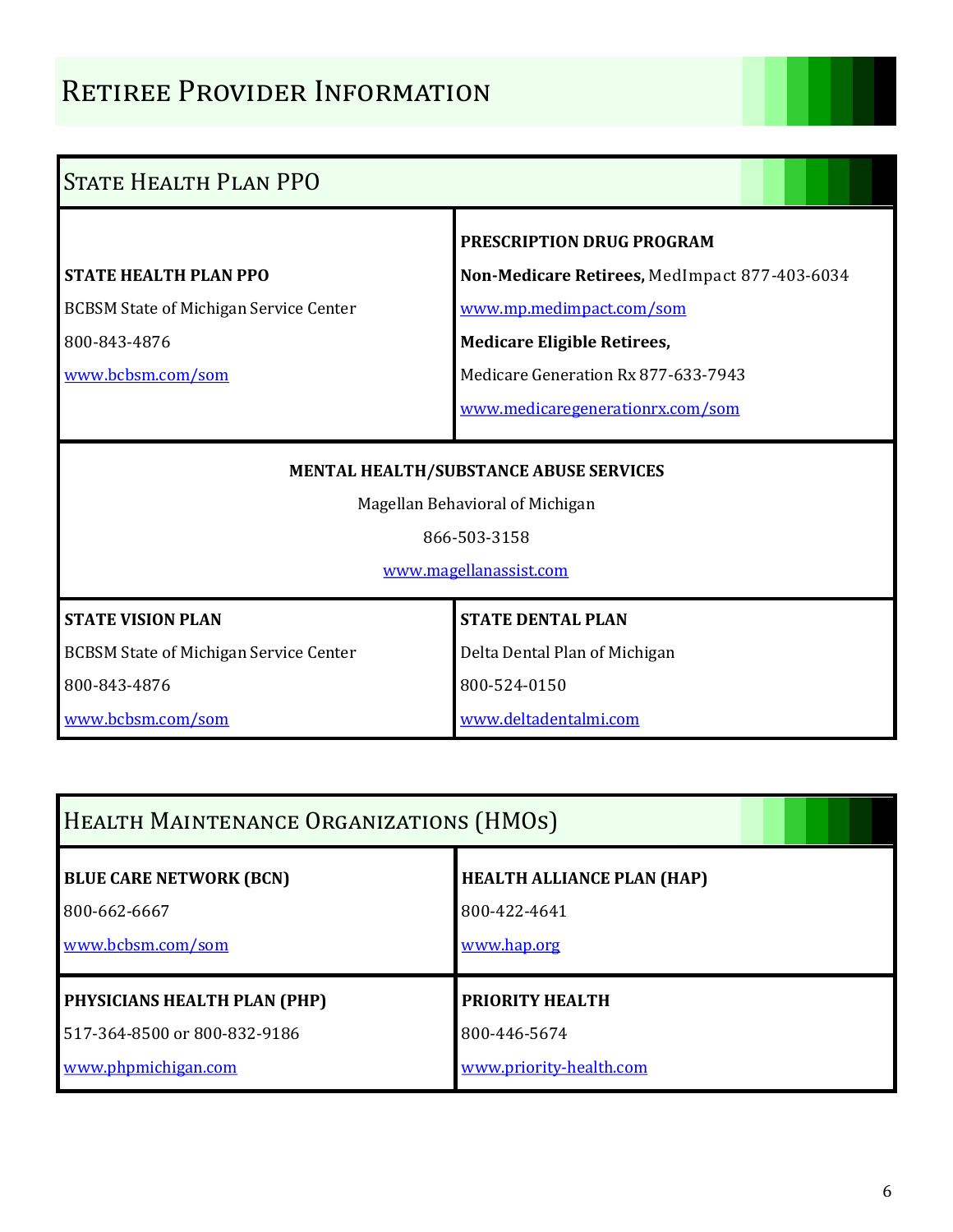#### CIVIL SERVICE COMMISSION - EMPLOYEE BENEFITS DIVISION FY 2016-2017 GROUP INSURANCE PREMIUM RATES **RETIREMENT - MONTHLY RATES - EFFECTIVE OCTOBER 1, 2016**

#### **Rates apply to retirees under the State's Defined Benefit Retirement Plan and to those who converted from the Defined Benefit Plan to the Defined Contribution plan.**

**Please note:** Retirees or dependents enrolled in Medicare who wish to enroll in an HMO Medicare Advantage (MA) plan, please review the corresponding HMO coverage maps to determine eligibility by visiting www.mi.gov/employeebenefits then select "Retiree Information" from the right hand menu.

| Retirees' State Health Plan PPO - Blue Cross Blue Shield of Michigan |    |                                |                    |          |                                |          |    |                                        |  |  |  |
|----------------------------------------------------------------------|----|--------------------------------|--------------------|----------|--------------------------------|----------|----|----------------------------------------|--|--|--|
|                                                                      |    | <b>Retiree</b><br><b>Share</b> | <b>State Share</b> |          | <b>MONTHLY</b><br><b>TOTAL</b> |          |    | <b>Retiree Monthly</b><br><b>COBRA</b> |  |  |  |
| <b>Without Medicare</b>                                              |    |                                |                    |          |                                |          |    |                                        |  |  |  |
| Self                                                                 | \$ | 174.49                         | \$                 | 697.95   | \$                             | 872.44   | \$ | 889.89                                 |  |  |  |
| Self and Spouse                                                      | \$ | 348.98                         | \$                 | 1,395.90 | \$                             | 1,744.88 | \$ | 1,779.77                               |  |  |  |
| Self and Child(ren)                                                  | \$ | 219.79                         | \$                 | 879.17   | \$                             | 1,098.96 | \$ | 1,120.94                               |  |  |  |
| Self, Spouse and Child(ren)                                          | \$ | 403.98                         | \$                 | 1,615.92 | \$                             | 2,019.90 | \$ | 2,060.29                               |  |  |  |
| <b>With Medicare (Parts A &amp; B)</b>                               |    |                                |                    |          |                                |          |    |                                        |  |  |  |
| Self                                                                 | \$ |                                | \$                 | 457.44   | $\mathfrak{S}$                 | 457.44   | \$ | 466.59                                 |  |  |  |
| Self and Spouse                                                      | \$ |                                | \$                 | 914.90   | \$                             | 914.90   | \$ | 933.20                                 |  |  |  |
| Self and Child(ren)                                                  | \$ |                                | \$                 | 683.98   | \$                             | 683.98   | \$ | 697.66                                 |  |  |  |
| Self, Spouse and Child(ren)                                          | \$ |                                | \$                 | 1,189.96 | \$                             | 1,189.96 | \$ | 1,213.76                               |  |  |  |
| One With Medicare and One Without Medicare                           |    |                                |                    |          |                                |          |    |                                        |  |  |  |
| Self W/O Medicare & Spouse W/Medicare                                | \$ |                                |                    |          |                                |          |    |                                        |  |  |  |
| or Self W/ Medicare & Spouse W/O Medicare                            |    |                                | \$                 | 1,329.88 | \$                             | 1,329.88 | \$ | 1,356.48                               |  |  |  |
| Self W/O Medicare & Spouse W/Medicare & Child(ren) or                | \$ |                                | \$                 | 1.604.93 | \$                             | 1,604.93 | \$ | 1,637.03                               |  |  |  |
| Self W/ Medicare & Spouse W/O Medicare & Child(ren)                  |    |                                |                    |          |                                |          |    |                                        |  |  |  |

| <b>Retirees' State Dental Plan</b> |    |                |      |                    |    |                         |  |                                        |  |  |  |
|------------------------------------|----|----------------|------|--------------------|----|-------------------------|--|----------------------------------------|--|--|--|
|                                    |    | <b>Retiree</b> |      | <b>State Share</b> |    | <b>MONTHLY</b><br>TOTAL |  | <b>Retiree Monthly</b><br><b>COBRA</b> |  |  |  |
|                                    |    | <b>Share</b>   |      |                    |    |                         |  |                                        |  |  |  |
| Self                               | ง  | 4.67           | - \$ | 42.04              | \$ | 46.71                   |  | 47.64                                  |  |  |  |
| Self and Spouse                    | ง  | 8.51           | - \$ | 76.60              |    | 85.11                   |  | 86.81                                  |  |  |  |
| Self and Child(ren)                | кD | 10.40          |      | 93.56              |    | 103.96                  |  | 106.04                                 |  |  |  |
| Self, Spouse and Child(ren)        |    | 14.24          |      | 128.13             |    | 142.37                  |  | 145.22                                 |  |  |  |

| <b>Retirees' State Vision Plan</b> |    |                |    |                    |  |                |  |                        |  |  |  |
|------------------------------------|----|----------------|----|--------------------|--|----------------|--|------------------------|--|--|--|
|                                    |    | <b>Retiree</b> |    |                    |  | <b>MONTHLY</b> |  | <b>Retiree Monthly</b> |  |  |  |
|                                    |    | <b>Share</b>   |    | <b>State Share</b> |  | <b>TOTAL</b>   |  | <b>COBRA</b>           |  |  |  |
| Self                               | кD | 0.54           |    | 4.87               |  | 5.41           |  | 5.52                   |  |  |  |
| Self and Spouse                    |    | 0.88           |    | 7.93               |  | 8.81           |  | 8.98                   |  |  |  |
| Self and Child(ren)                |    | 1.23           | -S | 11.09              |  | 12.32          |  | 12.56                  |  |  |  |
| Self, Spouse and Child(ren)        |    | .57            |    | 14.14              |  | 15.71          |  | 16.02                  |  |  |  |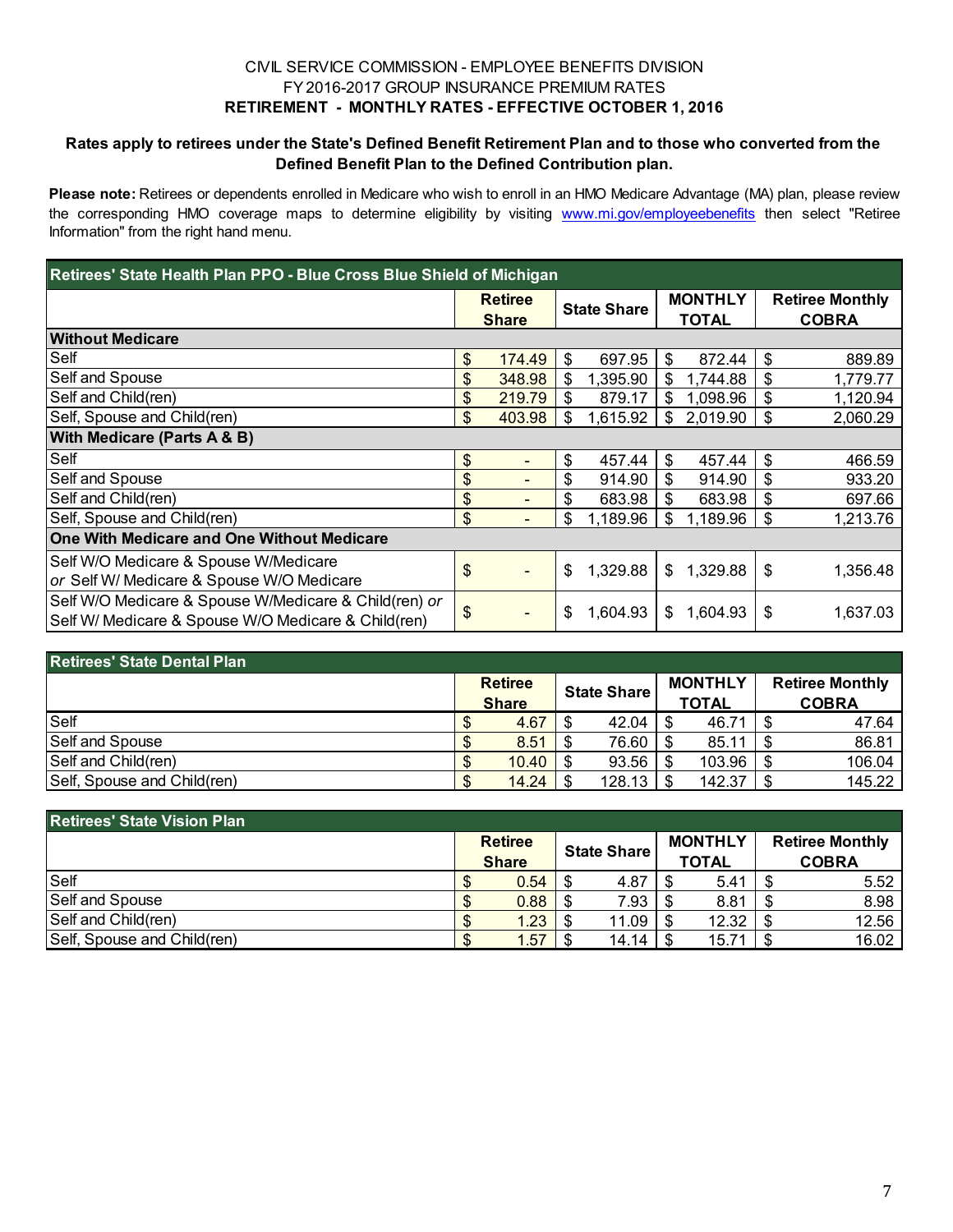#### CIVIL SERVICE COMMISSION - EMPLOYEE BENEFITS DIVISION FY 2016-2017 GROUP INSURANCE PREMIUM RATES **RETIREMENT - MONTHLY RATES - EFFECTIVE OCTOBER 1, 2016**

#### **Rates apply to retirees under the State's Defined Benefit Retirement Plan and to those who converted from the Defined Benefit Plan to the Defined Contribution plan.**

**Please note:** Retirees or dependents enrolled in Medicare who wish to enroll in an HMO Medicare Advantage (MA) plan, please review the corresponding HMO coverage maps to determine eligibility by visiting www.mi.gov/employeebenefits then select "Retiree Information" from the right hand menu.

| <b>Blue Care Network</b>                              |               |                |     |                    |                |              |                        |              |  |  |
|-------------------------------------------------------|---------------|----------------|-----|--------------------|----------------|--------------|------------------------|--------------|--|--|
|                                                       |               | <b>Retiree</b> |     | <b>State Share</b> | <b>MONTHLY</b> |              | <b>Retiree Monthly</b> |              |  |  |
|                                                       |               | <b>Share</b>   |     |                    |                | <b>TOTAL</b> |                        | <b>COBRA</b> |  |  |
| <b>Without Medicare</b>                               |               |                |     |                    |                |              |                        |              |  |  |
| Self                                                  | \$            | 310.25         | \$  | 697.95             | \$             | 1,008.20     | \$                     | 1,028.36     |  |  |
| Self and Spouse                                       | \$            | 620.51         | \$  | 1,395.90           | \$             | 2,016.41     | \$                     | 2,056.74     |  |  |
| Self and Child(ren)                                   | \$            | 391.17         | \$  | 879.17             | \$             | 1,270.34     | \$                     | 1,295.75     |  |  |
| Self, Spouse and Child(ren)                           | \$            | 723.13         | \$  | 1,615.92           | \$             | 2,339.05     | \$                     | 2,385.83     |  |  |
| With Medicare (Parts A & B)                           |               |                |     |                    |                |              |                        |              |  |  |
| Self                                                  | \$            | 52.63          | \$  | 298.26             | \$             | 350.89       | \$                     | 357.91       |  |  |
| Self and Spouse                                       | \$            | 105.27         | \$  | 596.51             | \$             | 701.78       | \$                     | 715.82       |  |  |
| Self and Child(ren)                                   | $\mathbf{\$}$ | 91.95          | \$. | 521.08             | \$             | 613.03       | \$                     | 625.29       |  |  |
| Self, Spouse and Child(ren)                           | \$            | 144.59         | S   | 819.33             | \$             | 963.93       | \$                     | 983.20       |  |  |
| One With Medicare and One Without Medicare            |               |                |     |                    |                |              |                        |              |  |  |
| Self W/O Medicare & Spouse W/Medicare                 |               |                |     |                    |                |              |                        |              |  |  |
| or Self W/ Medicare & Spouse W/O Medicare             | \$            | 203.86         | \$  | 1,155.23           | \$             | 1,359.09     | \$                     | 1,386.27     |  |  |
| Self W/O Medicare & Spouse W/Medicare & Child(ren) or | \$            | 243.18         | \$  | 1,378.05           | \$             | 1,621.23     | \$                     | 1,653.65     |  |  |
| Self W/ Medicare & Spouse W/O Medicare & Child(ren)   |               |                |     |                    |                |              |                        |              |  |  |

| <b>Health Alliance Plan</b>                         |    |                |    |                    |                |          |    |                        |  |  |  |
|-----------------------------------------------------|----|----------------|----|--------------------|----------------|----------|----|------------------------|--|--|--|
|                                                     |    | <b>Retiree</b> |    | <b>State Share</b> | <b>MONTHLY</b> |          |    | <b>Retiree Monthly</b> |  |  |  |
|                                                     |    | <b>Share</b>   |    |                    | <b>TOTAL</b>   |          |    | <b>COBRA</b>           |  |  |  |
| <b>Without Medicare</b>                             |    |                |    |                    |                |          |    |                        |  |  |  |
| Self                                                | \$ | 428.29         | \$ | 697.95             | \$             | 1,126.24 | \$ | 1,148.76               |  |  |  |
| Self and Spouse                                     | \$ | 856.58         | \$ | 1,395.90           | \$             | 2,252.48 | \$ | 2,297.53               |  |  |  |
| Self and Child(ren)                                 | \$ | 539.92         | \$ | 879.17             | \$             | 1,419.09 | \$ | 1,447.47               |  |  |  |
| Self, Spouse and Child(ren)                         | \$ | 996.95         | \$ | 1,615.92           | \$             | 2,612.87 | \$ | 2,665.13               |  |  |  |
| <b>With Medicare (Parts A &amp; B)</b>              |    |                |    |                    |                |          |    |                        |  |  |  |
| Self                                                | \$ | 62.66          | \$ | 355.09             | \$             | 417.75   | \$ | 426.11                 |  |  |  |
| Self and Spouse                                     | \$ | 125.32         | \$ | 710.18             | \$             | 835.50   | \$ | 852.21                 |  |  |  |
| Self and Child(ren)                                 | \$ | 106.59         | \$ | 604.01             | \$             | 710.60   | \$ | 724.81                 |  |  |  |
| Self, Spouse and Child(ren)                         | \$ | 169.25         | \$ | 959.10             | \$             | 1,128.35 | \$ | 1,150.92               |  |  |  |
| One With Medicare and One Without Medicare          |    |                |    |                    |                |          |    |                        |  |  |  |
| Self W/O Medicare & Spouse W/Medicare               |    |                |    |                    |                |          |    |                        |  |  |  |
| or Self W/ Medicare & Spouse W/O Medicare           | \$ | 231.60         | \$ | 1,312.39           | \$             | 1,543.99 | \$ | 1,574.87               |  |  |  |
| Self W/O Medicare & Spouse W/Medicare & Child(ren)  | \$ | 275.53         | \$ | 1,561.31           | \$             | 1,836.84 | \$ | 1,873.58               |  |  |  |
| Self W/ Medicare & Spouse W/O Medicare & Child(ren) | \$ | 299.45         | \$ | 1,604.93           | \$             | 1,904.38 | \$ | 1,942.47               |  |  |  |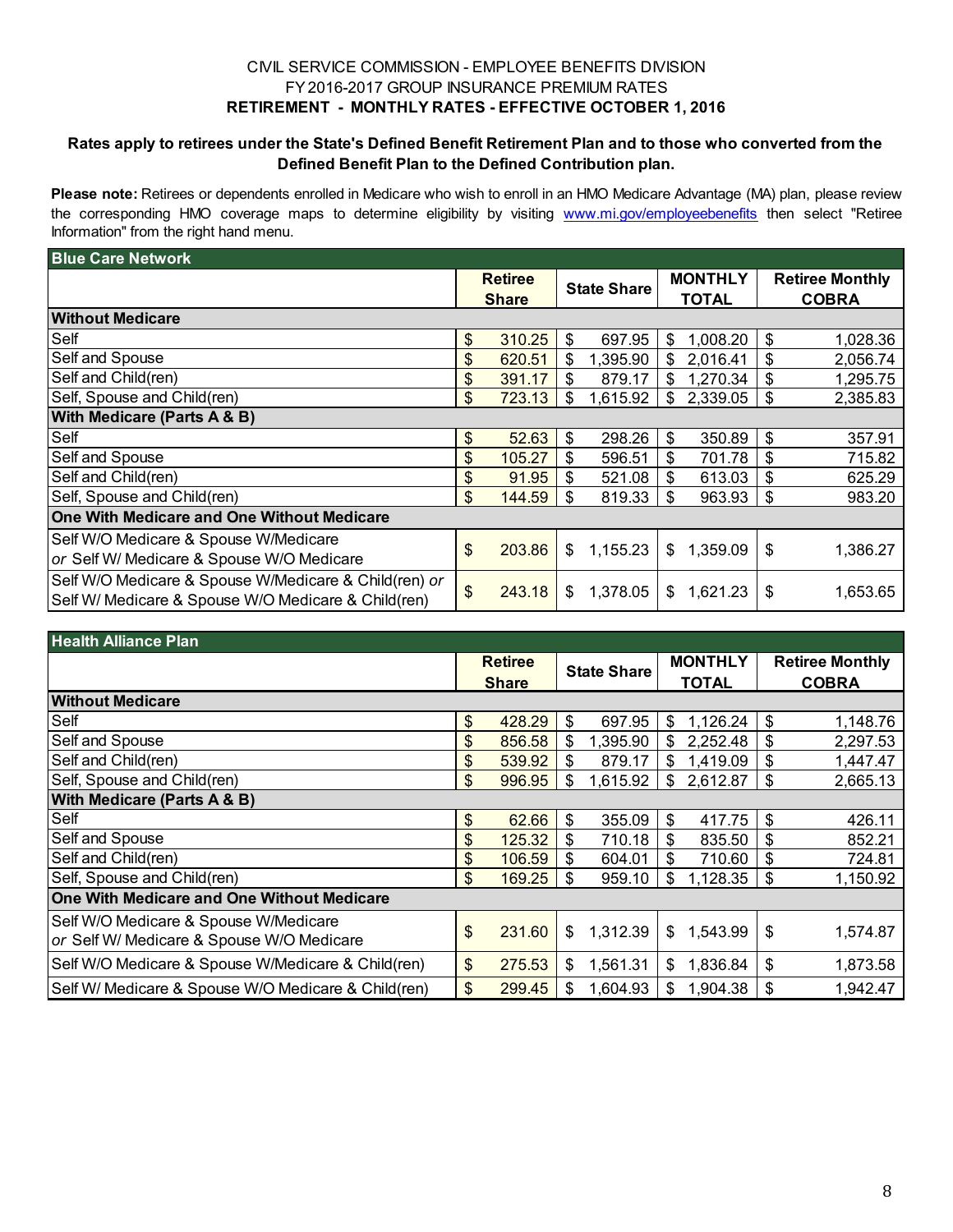#### CIVIL SERVICE COMMISSION - EMPLOYEE BENEFITS DIVISION FY 2016-2017 GROUP INSURANCE PREMIUM RATES **RETIREMENT - MONTHLY RATES - EFFECTIVE OCTOBER 1, 2016**

#### **Rates apply to retirees under the State's Defined Benefit Retirement Plan and to those who converted from the Defined Benefit Plan to the Defined Contribution plan.**

**Please note:** Retirees or dependents enrolled in Medicare who wish to enroll in an HMO Medicare Advantage (MA) plan, please review the corresponding HMO coverage maps to determine eligibility by visiting www.mi.gov/employeebenefits then select "Retiree Information" from the right hand menu.

|     |          |                                | <b>State Share</b> |          | <b>MONTHLY</b> |              | <b>Retiree Monthly</b><br><b>COBRA</b>                                                                                                                         |  |
|-----|----------|--------------------------------|--------------------|----------|----------------|--------------|----------------------------------------------------------------------------------------------------------------------------------------------------------------|--|
|     |          |                                |                    |          |                |              |                                                                                                                                                                |  |
|     | 551.14   |                                | 697.95             | S        | 1,249.09       |              | 1,274.07                                                                                                                                                       |  |
| \$. | 1,102.26 |                                | 1,395.90           | \$       |                |              | 2,548.12                                                                                                                                                       |  |
| \$. | 694.19   |                                | 879.17             | \$       |                |              | 1,604.83                                                                                                                                                       |  |
|     | 1,276.08 |                                |                    |          |                |              | 2,949.84                                                                                                                                                       |  |
|     |          | <b>Retiree</b><br><b>Share</b> |                    | 1,615.92 |                | <b>TOTAL</b> | (This HMO is not available to retirees who are Medicare eligible or to retirees with Medicare-eligible dependents.)<br>2,498.16<br>1,573.36<br>$2,892.00$   \$ |  |

| <b>Priority Health Plan</b>                                                                                  |               |                |    |                    |                |              |    |                        |  |  |  |
|--------------------------------------------------------------------------------------------------------------|---------------|----------------|----|--------------------|----------------|--------------|----|------------------------|--|--|--|
|                                                                                                              |               | <b>Retiree</b> |    | <b>State Share</b> | <b>MONTHLY</b> |              |    | <b>Retiree Monthly</b> |  |  |  |
|                                                                                                              |               | <b>Share</b>   |    |                    |                | <b>TOTAL</b> |    | <b>COBRA</b>           |  |  |  |
| <b>Without Medicare</b>                                                                                      |               |                |    |                    |                |              |    |                        |  |  |  |
| Self                                                                                                         | \$            | 443.30         | \$ | 697.95             | \$             | 1,141.25     | \$ | 1,164.08               |  |  |  |
| Self and Spouse                                                                                              | \$            | 884.32         | \$ | 1,395.90           | \$             | 2,280.22     | \$ | 2,325.82               |  |  |  |
| Self and Child(ren)                                                                                          | \$            | 557.32         | \$ | 879.17             | \$             | 1,436.49     | \$ | 1,465.22               |  |  |  |
| Self, Spouse and Child(ren)                                                                                  | \$            | 1,029.04       | \$ | 1,615.92           | \$             | 2,644.96     | \$ | 2,697.86               |  |  |  |
| <b>With Medicare (Parts A &amp; B)</b>                                                                       |               |                |    |                    |                |              |    |                        |  |  |  |
| Self                                                                                                         | \$            | 77.17          | \$ | 437.28             | \$             | 514.45       | \$ | 524.74                 |  |  |  |
| <b>Self and Spouse</b>                                                                                       | \$            | 154.33         | \$ | 874.57             | \$             | 1,028.90     | \$ | 1,049.48               |  |  |  |
| Self and Child(ren)                                                                                          | \$            | 307.95         | \$ | 683.98             | \$             | 991.93       | \$ | 1,011.77               |  |  |  |
| Self, Spouse and Child(ren)                                                                                  | \$            | 316.42         | \$ | 1,189.96           | \$             | 1,506.38     | \$ | 1,536.51               |  |  |  |
| One With Medicare and One Without Medicare                                                                   |               |                |    |                    |                |              |    |                        |  |  |  |
| Self W/O Medicare & Spouse W/Medicare                                                                        | \$            | 185.68         | \$ | 1,052.19           | \$             | 1,237.87     | \$ | 1,262.63               |  |  |  |
| or Self W/ Medicare & Spouse W/O Medicare                                                                    |               |                |    |                    |                |              |    |                        |  |  |  |
| Self W/O Medicare & Spouse W/Medicare & Child(ren) or<br>Self W/ Medicare & Spouse W/O Medicare & Child(ren) | $\mathcal{S}$ | 257.30         | \$ | 1,458.05           | \$             | 1,715.35     | \$ | 1,749.66               |  |  |  |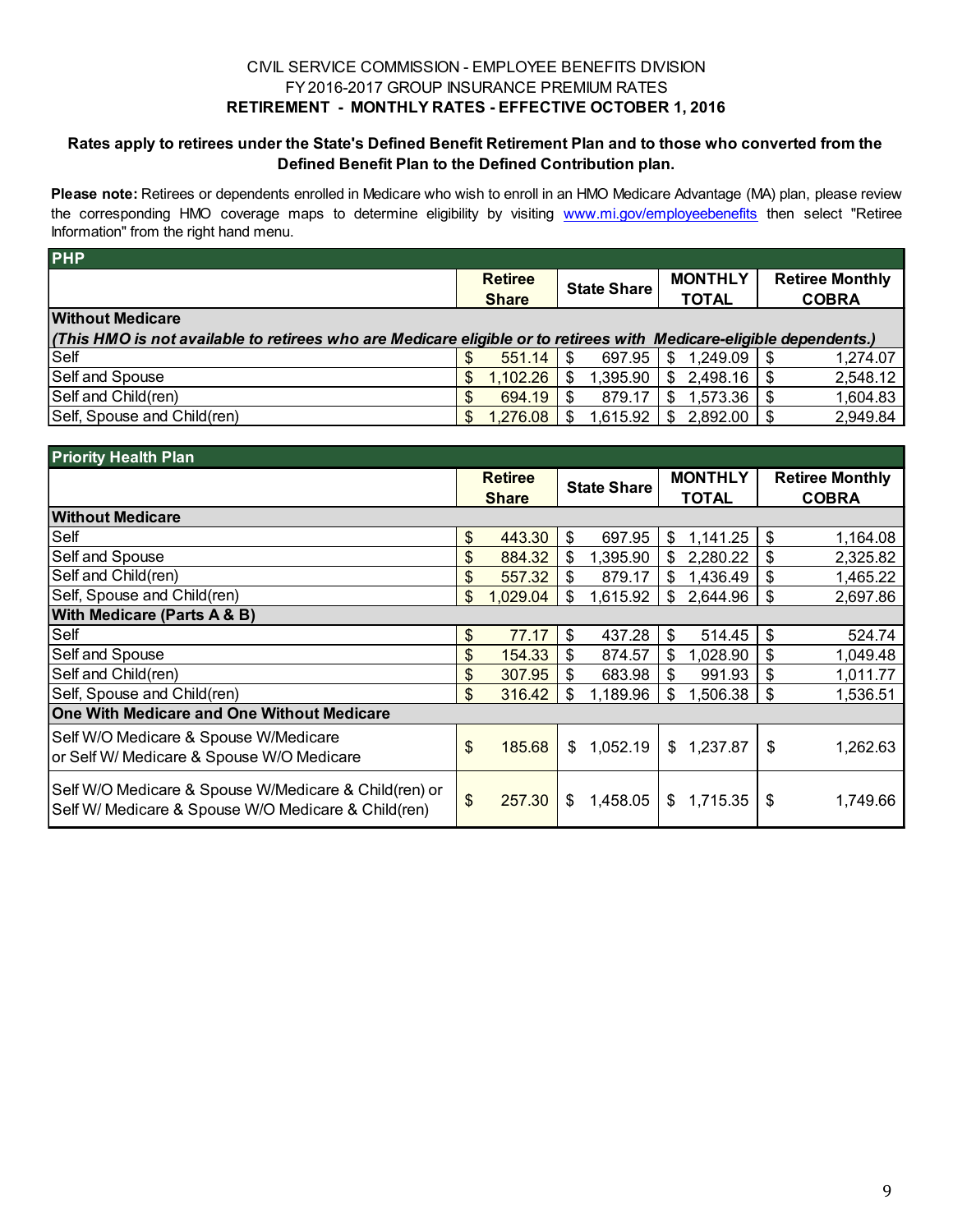### CIVIL SERVICE COMMISSION - EMPLOYEE BENEFITS DIVISION FY 2016-2017 GROUP INSURANCE PREMIUM RATES

### **STATE POLICE RETIREMENT - MONTHLY RATES - EFFECTIVE OCTOBER 1, 2016**

#### **Rates apply to State Police Retirees under the State's Defined Benefit Retirement Plan and to those who converted from the Defined Benefit Plan to the Defined Contribution plan.**

**Please note:** Retirees or dependents enrolled in Medicare who wish to enroll in an HMO Medicare Advantage (MA) plan, please review the corresponding HMO coverage maps to determine eligibility by visiting www.mi.gov/employeebenefits then select "Retiree Information" from the right hand menu.

| Retirees' State Health Plan PPO - Blue Cross Blue Shield of Michigan |    |                                |                    |          |                                |          |                                        |          |  |  |
|----------------------------------------------------------------------|----|--------------------------------|--------------------|----------|--------------------------------|----------|----------------------------------------|----------|--|--|
|                                                                      |    | <b>Retiree</b><br><b>Share</b> | <b>State Share</b> |          | <b>MONTHLY</b><br><b>TOTAL</b> |          | <b>Retiree Monthly</b><br><b>COBRA</b> |          |  |  |
| <b>Without Medicare</b>                                              |    |                                |                    |          |                                |          |                                        |          |  |  |
| Self                                                                 | \$ | 43.62                          | \$                 | 828.82   | \$.                            | 872.44   | S                                      | 889.89   |  |  |
| Self and Spouse                                                      | \$ | 87.24                          | \$                 | 1,657.64 | \$.                            | 1,744.88 | \$                                     | 1,779.77 |  |  |
| Self and Child(ren)                                                  | \$ | 54.95                          | \$                 | 1.044.01 |                                | 1,098.96 | S                                      | 1,120.94 |  |  |
| Self, Spouse and Child(ren)                                          | \$ | 100.99                         | \$                 | 1.918.91 | \$                             | 2,019.90 | S                                      | 2,060.29 |  |  |
| With Medicare (Parts A & B)                                          |    |                                |                    |          |                                |          |                                        |          |  |  |
| Self                                                                 | \$ |                                | \$                 | 457.44   | \$                             | 457.44   | \$                                     | 466.59   |  |  |
| Self and Spouse                                                      | \$ |                                | \$                 | 914.90   | \$                             | 914.90   | S                                      | 933.20   |  |  |
| Self and Child(ren)                                                  | \$ | $\qquad \qquad \blacksquare$   | \$                 | 683.98   | \$.                            | 683.98   | S                                      | 697.66   |  |  |
| Self, Spouse and Child(ren)                                          | \$ | $\qquad \qquad \blacksquare$   | \$                 | 1,189.96 | \$                             | 1,189.96 | \$                                     | 1,213.76 |  |  |
| One With Medicare and One Without Medicare                           |    |                                |                    |          |                                |          |                                        |          |  |  |
| Self W/O Medicare & Spouse W/Medicare                                | \$ | $\overline{\phantom{0}}$       | \$                 | 1,329.88 | \$.                            | 1,329.88 | \$                                     | 1,356.48 |  |  |
| Self W/ Medicare & Spouse W/O Medicare                               | \$ |                                | \$                 | 1,329.88 |                                | 1,329.88 | \$                                     | 1,356.48 |  |  |
| Self W/O Medicare & Spouse W/Medicare & Child(ren)                   | \$ |                                | \$                 | 1.604.93 |                                | 1,604.93 | \$                                     | 1,637.03 |  |  |
| Self W/ Medicare & Spouse W/O Medicare & Child(ren)                  | \$ |                                | \$                 | 1,604.93 |                                | 1,604.93 | \$                                     | 1,637.03 |  |  |

| <b>Retirees' State Dental Plan</b> |                                |                     |  |                         |  |                                        |  |
|------------------------------------|--------------------------------|---------------------|--|-------------------------|--|----------------------------------------|--|
|                                    | <b>Retiree</b><br><b>Share</b> | <b>State Share</b>  |  | <b>MONTHLY</b><br>TOTAL |  | <b>Retiree Monthly</b><br><b>COBRA</b> |  |
| Self                               | 4.67                           | 42.04               |  | 46.71                   |  | 47.64                                  |  |
| <b>Self and Spouse</b>             | 8.51                           | 76.60   \$          |  | 85.11                   |  | 86.81                                  |  |
| Self and Child(ren)                | 10.40                          | $93.56$   \$        |  | 103.96                  |  | 106.04                                 |  |
| Self, Spouse and Child(ren)        | 14.24                          | $128.13$ $\sqrt{5}$ |  | 142.37                  |  | 145.22                                 |  |

| <b>Retirees' State Vision Plan</b> |                                |                    |  |                                |  |                                        |  |
|------------------------------------|--------------------------------|--------------------|--|--------------------------------|--|----------------------------------------|--|
|                                    | <b>Retiree</b><br><b>Share</b> | <b>State Share</b> |  | <b>MONTHLY</b><br><b>TOTAL</b> |  | <b>Retiree Monthly</b><br><b>COBRA</b> |  |
| Self                               | 0.54                           | 4.87               |  | 5.41                           |  | 5.52                                   |  |
| Self and Spouse                    | $0.88$   \$                    | 7.93               |  | 8.81                           |  | 8.98                                   |  |
| Self and Child(ren)                | $1.23$ $\vert$                 | 11.09              |  | 12.32                          |  | 12.56                                  |  |
| Self, Spouse and Child(ren)        | 1.57                           | 14.14              |  | 15.71                          |  | 16.02                                  |  |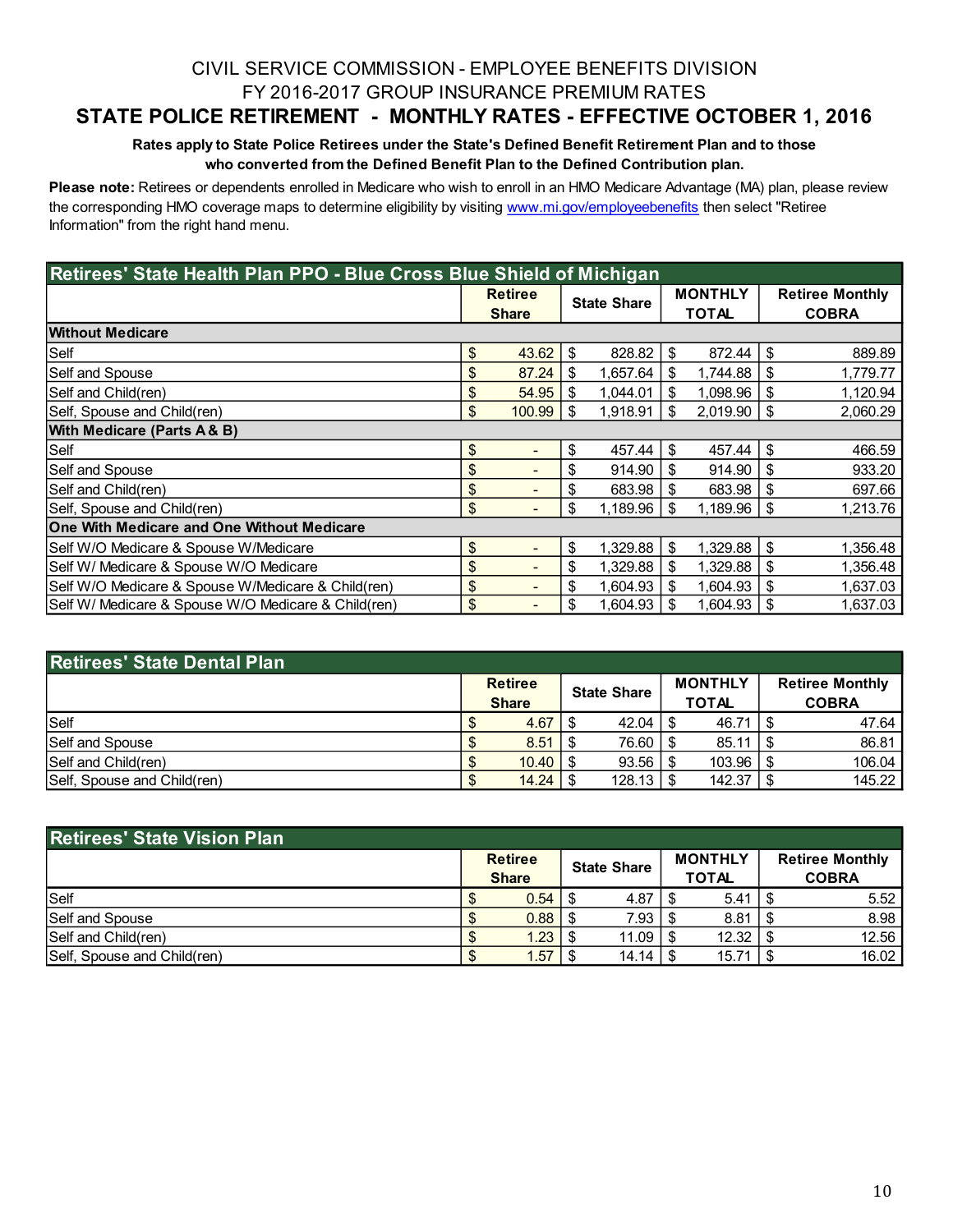### CIVIL SERVICE COMMISSION - EMPLOYEE BENEFITS DIVISION FY 2016-2017 GROUP INSURANCE PREMIUM RATES

### **STATE POLICE RETIREMENT - MONTHLY RATES - EFFECTIVE OCTOBER 1, 2016**

#### **Rates apply to State Police Retirees under the State's Defined Benefit Retirement Plan and to those who converted from the Defined Benefit Plan to the Defined Contribution plan.**

**Please note:** Retirees or dependents enrolled in Medicare who wish to enroll in an HMO Medicare Advantage (MA) plan, please review the corresponding HMO coverage maps to determine eligibility by visiting www.mi.gov/employeebenefits then select "Retiree Information" from the right hand menu.

| <b>Blue Care Network</b>                            |                                    |                    |          |                |              |                        |              |  |
|-----------------------------------------------------|------------------------------------|--------------------|----------|----------------|--------------|------------------------|--------------|--|
|                                                     | <b>Retiree</b>                     | <b>State Share</b> |          | <b>MONTHLY</b> |              | <b>Retiree Monthly</b> |              |  |
|                                                     | <b>Share</b>                       |                    |          |                | <b>TOTAL</b> |                        | <b>COBRA</b> |  |
| <b>Without Medicare</b>                             |                                    |                    |          |                |              |                        |              |  |
| Self                                                | \$<br>179.38                       | \$                 | 828.82   | \$             | 1,008.20     | \$                     | 1,028.36     |  |
| Self and Spouse                                     | \$<br>358.77                       | \$                 | 1,657.64 | \$             | 2,016.41     | \$                     | 2,056.74     |  |
| Self and Child(ren)                                 | \$<br>226.33                       | S                  | 1,044.01 |                | 1,270.34     | \$                     | 1,295.75     |  |
| Self, Spouse and Child(ren)                         | \$<br>420.14                       | \$                 | 1,918.91 | \$             | 2,339.05     | S                      | 2,385.83     |  |
| With Medicare (Parts A & B)                         |                                    |                    |          |                |              |                        |              |  |
| Self                                                | \$<br>$\qquad \qquad \blacksquare$ | \$                 | 350.89   | \$             | 350.89       | \$                     | 357.91       |  |
| Self and Spouse                                     | \$                                 | \$                 | 701.78   | S              | 701.78       | \$                     | 715.82       |  |
| Self and Child(ren)                                 | \$                                 | \$                 | 613.03   | S              | 613.03       | \$                     | 625.29       |  |
| Self, Spouse and Child(ren)                         | \$                                 | \$                 | 963.92   | S              | 963.92       | \$                     | 983.20       |  |
| One With Medicare and One Without Medicare          |                                    |                    |          |                |              |                        |              |  |
| Self W/O Medicare & Spouse W/Medicare               | \$<br>29.21                        | \$                 | 1,329.88 | \$             | 1,359.09     | \$                     | 1,386.27     |  |
| Self W/ Medicare & Spouse W/O Medicare              | \$<br>29.21                        | \$                 | 1,329.88 | S              | 1,359.09     | \$                     | 1,386.27     |  |
| Self W/O Medicare & Spouse W/Medicare & Child(ren)  | \$<br>16.30                        | \$                 | 1,604.93 | \$.            | 1,621.23     | \$                     | 1,653.65     |  |
| Self W/ Medicare & Spouse W/O Medicare & Child(ren) | \$<br>16.30                        | \$                 | 1,604.93 | \$             | 1,621.23     | \$                     | 1,653.65     |  |

| <b>Health Alliance Plan</b>                         |                                |                    |          |                                |          |                                        |          |
|-----------------------------------------------------|--------------------------------|--------------------|----------|--------------------------------|----------|----------------------------------------|----------|
|                                                     | <b>Retiree</b>                 | <b>State Share</b> |          | <b>MONTHLY</b><br><b>TOTAL</b> |          | <b>Retiree Monthly</b><br><b>COBRA</b> |          |
|                                                     | <b>Share</b>                   |                    |          |                                |          |                                        |          |
| <b>Without Medicare</b>                             |                                |                    |          |                                |          |                                        |          |
| Self                                                | \$<br>297.42                   | \$                 | 828.82   | \$                             | 1,126.24 | \$                                     | 1,148.76 |
| Self and Spouse                                     | \$<br>594.84                   | \$                 | 1,657.64 | - \$                           | 2,252.48 | \$                                     | 2,297.53 |
| Self and Child(ren)                                 | \$<br>375.08                   | \$                 | 1,044.01 | \$                             | 1,419.09 | \$                                     | 1,447.47 |
| Self, Spouse and Child(ren)                         | \$<br>693.96                   | \$                 | 1.918.91 | \$                             | 2,612.87 | \$                                     | 2,665.13 |
| With Medicare (Parts A & B)                         |                                |                    |          |                                |          |                                        |          |
| Self                                                | \$                             | \$                 | 417.75   | - \$                           | 417.75   | S                                      | 426.11   |
| Self and Spouse                                     | \$                             | \$                 | 835.50   | -S                             | 835.50   | S                                      | 852.21   |
| Self and Child(ren)                                 | \$<br>26.62                    | \$                 | 683.98   | -S                             | 710.60   | S                                      | 724.81   |
| Self, Spouse and Child(ren)                         | \$<br>$\overline{\phantom{0}}$ | \$                 | 1,128.35 | - \$                           | 1,128.35 | \$                                     | 1,150.92 |
| One With Medicare and One Without Medicare          |                                |                    |          |                                |          |                                        |          |
| Self W/O Medicare & Spouse W/Medicare               | \$<br>214.11                   | \$                 | 1,329.88 | \$                             | 1,543.99 | \$                                     | 1,574.87 |
| Self W/ Medicare & Spouse W/O Medicare              | \$<br>214.11                   | \$                 | 1,329.88 | \$                             | 1,543.99 | S                                      | 1,574.87 |
| Self W/O Medicare & Spouse W/Medicare & Child(ren)  | \$<br>231.91                   | \$                 | 1,604.93 |                                | 1,836.84 | \$                                     | 1,873.58 |
| Self W/ Medicare & Spouse W/O Medicare & Child(ren) | \$<br>299.45                   | \$                 | 1,604.93 |                                | 1,904.38 | \$                                     | 1,942.47 |